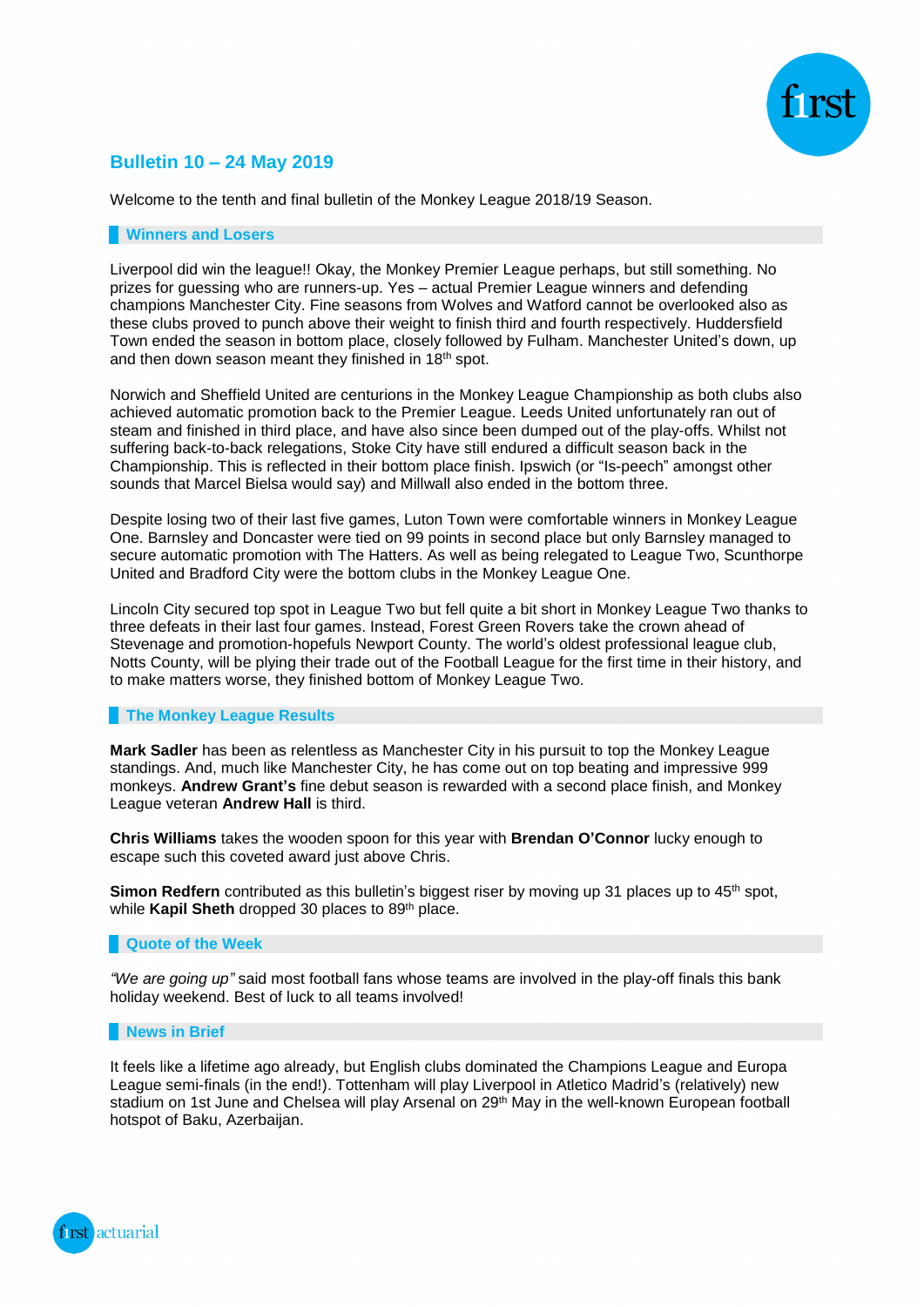

The Nations League is not the only international football tournament involving European teams this summer as England's Lionesses will attempt to create history in France as the women's World Cup kick off on 7 June. England and Scotland are the only home nations competing and have in fact been pitted in the same group.

# **Question of the Week**

Last time we wanted to know whose fastest goal record was broken by Shane Long and who it was against?

No-one correctly answered but it was Ledley King against Bradford back in 2000-01. Interestingly, the top 5 fastest goals are:

| Shane Long        | 7.69 seconds  |
|-------------------|---------------|
| Ledley King       | 9.82 seconds  |
| Alan Shearer      | 10.52 seconds |
| Christian Eriksen | 10.54 seconds |
| Mark Viduka       | 11.90 seconds |

# **Neil Kennedy**

## **Results**

| <b>Position</b>         | <b>Name</b>                  | <b>Monkeys</b><br>beaten | <b>Points</b> |
|-------------------------|------------------------------|--------------------------|---------------|
| $\mathbf{1}$            | Mark Sadler****              | 999                      | 310.3         |
| $\overline{2}$          | <b>Andrew Grant</b>          | 989                      | 276.1         |
| 3                       | Andrew Hall*****             | 987                      | 265.8         |
| $\overline{\mathbf{4}}$ | Jack Warburton*              | 986                      | 265.2         |
| 5                       | Mark Warnes*****             | 969                      | 243.0         |
| 6                       | Tim Jones*****               | 964                      | 238.4         |
| $\overline{z}$          | Mike Booth ****              | 963                      | 237.1         |
| 8                       | <b>Daniel Sirl</b>           | 947                      | 225.6         |
| 9                       | Sean Delaney *****           | 941                      | 222.1         |
| 10                      | Stan Hutchinson*****         | 940                      | 221.1         |
| 11                      | <b>Stephen Moorse</b>        | 940                      | 219.8         |
| 12                      | <b>Becky Thompson****</b>    | 940                      | 219.5         |
| 13                      | Dom Thurlow**                | 938                      | 217.9         |
| 14                      | Paul Marriott*****           | 938                      | 216.6         |
| 15                      | <b>James Gardner</b>         | 929                      | 211.3         |
| 16                      | <b>Sharon Royston</b>        | 928                      | 210.7         |
| 17                      | <b>Rachel Coe**</b>          | 918                      | 205.4         |
| 18                      | Missie McLean*               | 918                      | 205.3         |
| 19                      | George Bilsby**              | 916                      | 204.8         |
| 20                      | <b>Andrew Pritchard*****</b> | 914                      | 204.3         |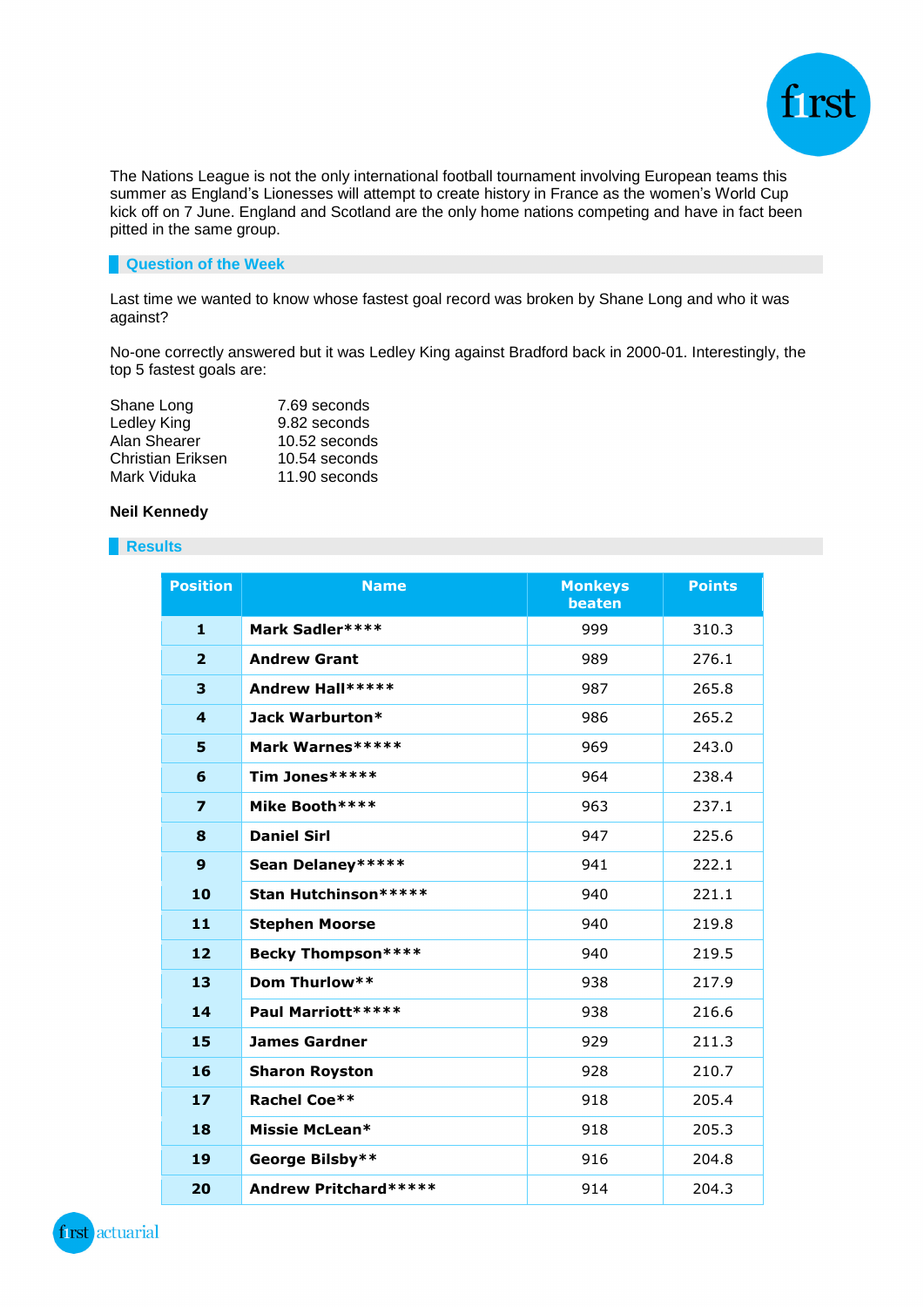| <b>Position</b> | <b>Name</b>               | <b>Monkeys</b><br>beaten | <b>Points</b> |
|-----------------|---------------------------|--------------------------|---------------|
| 21              | Amrita Dasgupta*          | 909                      | 201.2         |
| 22              | Andy Britton*             | 904                      | 199.3         |
| 23              | <b>Jack Presswell</b>     | 902                      | 198.5         |
| 24              | <b>Dean Hornsby</b>       | 890                      | 195.1         |
| 25              | <b>Rob Lamb</b>           | 874                      | 189.2         |
| 26              | Gary Symons*              | 870                      | 187.8         |
| 27              | Dylan O'Reilly***         | 864                      | 185.7         |
| 28              | <b>Nick Saxton</b>        | 864                      | 185.1         |
| 29              | Marcus Johansson****      | 847                      | 178.7         |
| 30              | <b>Aaron Mooney</b>       | 832                      | 173.3         |
| 31              | Dale Walmsley*****        | 832                      | 172.8         |
| 32              | Ben Coldstream*           | 831                      | 172.6         |
| 33              | <b>Chris Chivers*****</b> | 823                      | 170.7         |
| 34              | <b>Katie Sutton</b>       | 821                      | 170.1         |
| 35              | Chas Goddard*****         | 820                      | 169.2         |
| 36              | <b>Annie Targett***</b>   | 819                      | 168.7         |
| 37              | <b>Mahir Alam</b>         | 813                      | 166.5         |
| 38              | <b>Ben Doran</b>          | 805                      | 164.2         |
| 39              | <b>Jon Thomson</b>        | 805                      | 164.2         |
| 40              | <b>Micah Derbyshire</b>   | 799                      | 163.2         |
| 41              | <b>Matthew Allen</b>      | 795                      | 162.1         |
| 42              | <b>Damon Simmonds</b>     | 783                      | 158.9         |
| 43              | <b>Craig Hornsby</b>      | 776                      | 156.9         |
| 44              | Colin Freeman*****        | 776                      | 156.3         |
| 45              | Simon Redfern*****        | 758                      | 152.4         |
| 46              | <b>Joe Farrell</b>        | 740                      | 148.5         |
| 47              | Roger Arnold*****         | 730                      | 146.7         |
| 48              | John Hope***              | 727                      | 144.9         |
| 49              | Phil Leary*               | 724                      | 144.2         |
| 50              | <b>Phil Messham</b>       | 723                      | 144.1         |
| 51              | <b>Emma Hope</b>          | 714                      | 142.9         |
| 52              | <b>Ross Bennett</b>       | 709                      | 141.2         |
| 53              | James Smith*****          | 700                      | 139.5         |

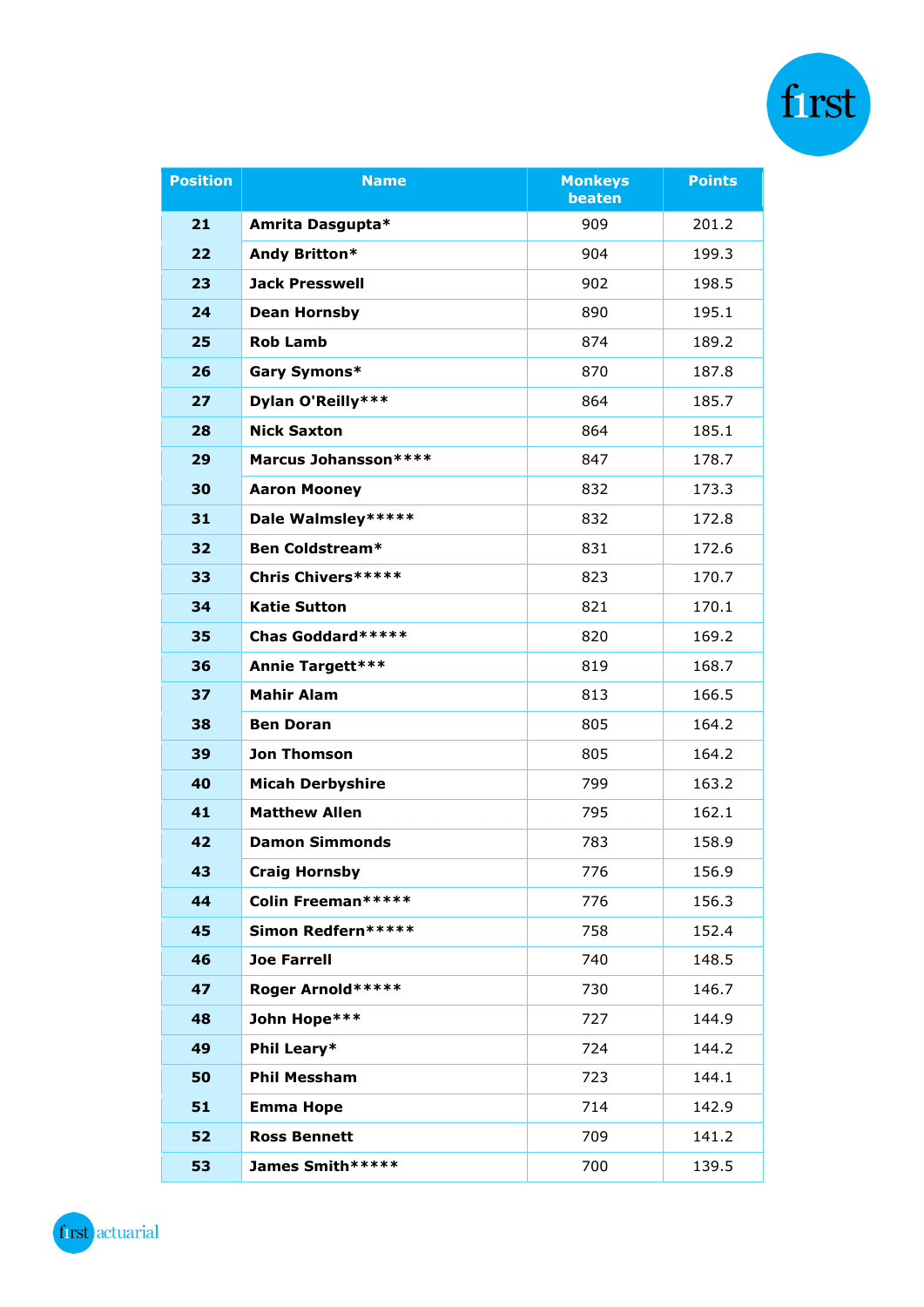| <b>Position</b> | <b>Name</b>               | <b>Monkeys</b><br>beaten | <b>Points</b> |
|-----------------|---------------------------|--------------------------|---------------|
| 54              | Doug Huggins*             | 696                      | 138.5         |
| 55              | Steve Short*****          | 693                      | 137.3         |
| 56              | Max Mauchline*****        | 691                      | 137.1         |
| 57              | Robin Holderness*****     | 691                      | 136.5         |
| 58              | <b>Frasier Kings</b>      | 690                      | 135.3         |
| 59              | Keith Williams*****       | 673                      | 131.6         |
| 60              | Ian Walker*               | 646                      | 127.4         |
| 61              | Jenny Mahtani*            | 641                      | 125.8         |
| 62              | <b>Dan Shipp</b>          | 641                      | 125.4         |
| 63              | Matt Such *****           | 640                      | 125.1         |
| 64              | Peter Norman*****         | 630                      | 123.8         |
| 65              | <b>Richard Sutton</b>     | 626                      | 123.0         |
| 66              | Andy Yates***             | 625                      | 122.6         |
| 67              | <b>Martin Blades***</b>   | 625                      | 122.6         |
| 68              | <b>Peter McGrath</b>      | 625                      | 122.5         |
| 69              | Adam Waterhouse*          | 616                      | 119.7         |
| 70              | <b>Caroline Parker***</b> | 616                      | 119.6         |
| 71              | Paul Devine*****          | 614                      | 119.1         |
| 72              | <b>Dan Morris</b>         | 614                      | 119.1         |
| 73              | Darren Goodall*****       | 611                      | 118.2         |
| 74              | Lesley Denny*****         | 610                      | 117.8         |
| 75              | Graham Edmonds*****       | 598                      | 115.3         |
| 76              | George Kirrin****         | 597                      | 114.8         |
| 77              | Nicola Moore***           | 593                      | 114.1         |
| 78              | <b>Wendy Ludman***</b>    | 593                      | 113.9         |
| 79              | <b>Jim Moran</b>          | 581                      | 110.3         |
| 80              | Lance Havell*****         | 576                      | 109.2         |
| 81              | Phil McEvoy*****          | 570                      | 108.1         |
| 82              | Nicole Dobson****         | 565                      | 107.2         |
| 83              | Paul Nixon*               | 563                      | 107.1         |
| 84              | Jonathan Hugh**           | 562                      | 106.7         |
| 85              | Craig Moran*****          | 513                      | 98.7          |
| 86              | Rohan Bhattacharya        | 510                      | 97.6          |

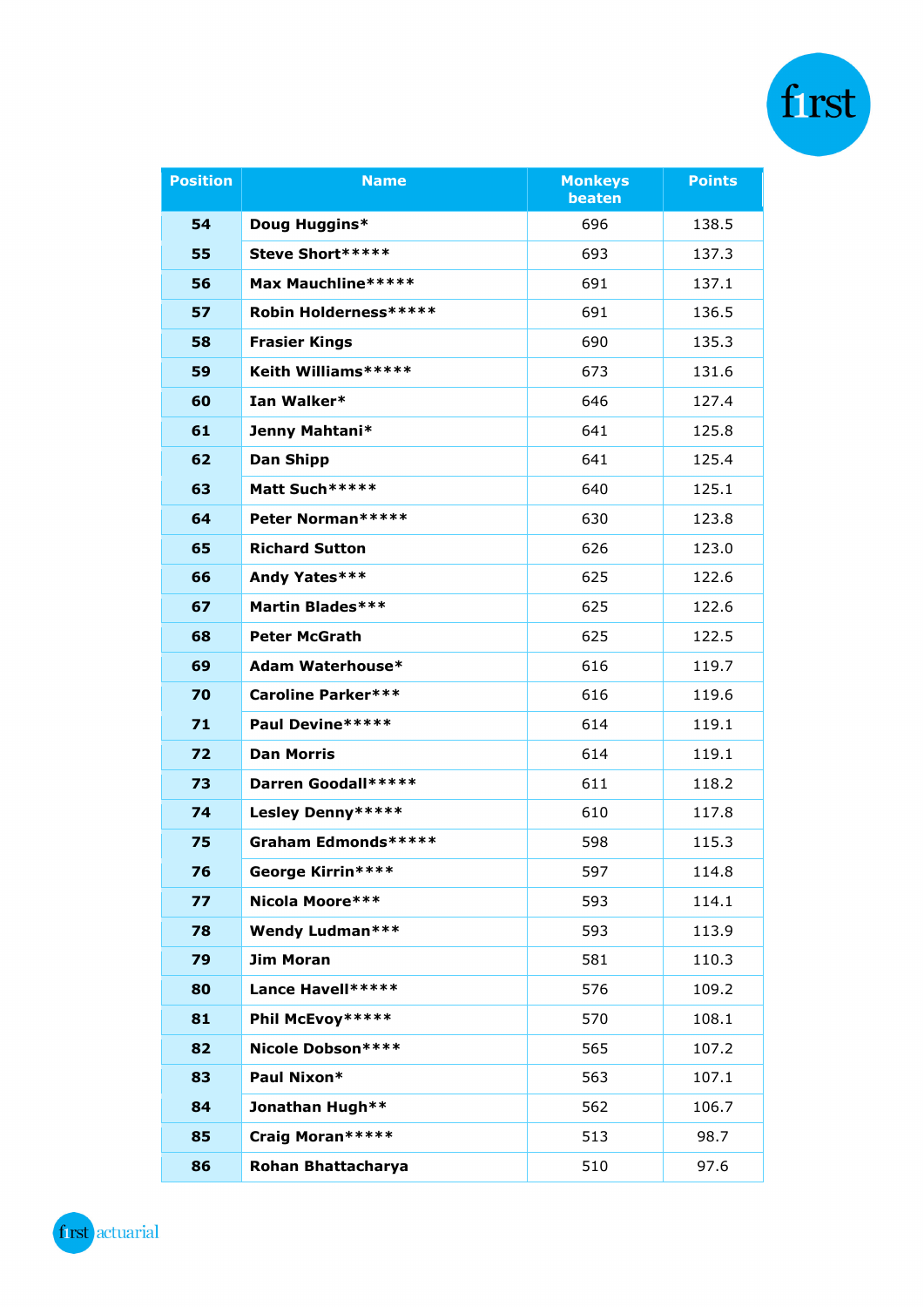| <b>Position</b> | <b>Name</b>              | <b>Monkeys</b><br>beaten | <b>Points</b> |
|-----------------|--------------------------|--------------------------|---------------|
| 87              | Martin Cable****         | 499                      | 95.8          |
| 88              | Paul Landreth *****      | 488                      | 93.8          |
| 89              | <b>Kapil Sheth</b>       | 483                      | 93.5          |
| 90              | Andrea Hope*             | 480                      | 93.0          |
| 91              | <b>Russell Oades**</b>   | 467                      | 91.2          |
| 92              | Toni Johnson*****        | 452                      | 87.9          |
| 93              | Indleeb Rehman**         | 420                      | 83.3          |
| 94              | Tim Barlow****           | 413                      | 81.4          |
| 95              | Neil Kennedy***          | 412                      | 80.2          |
| 96              | <b>Lauren Coulthard</b>  | 410                      | 80.2          |
| 97              | Ian Constable***         | 398                      | 78.7          |
| 98              | Craig Walker****         | 394                      | 78.1          |
| 99              | Jack O'Neil              | 376                      | 74.3          |
| 100             | <b>Oliver Nicholls</b>   | 373                      | 73.2          |
| 101             | Paul Moloney****         | 367                      | 71.8          |
| 102             | Philip Mann***           | 351                      | 69.4          |
| 103             | <b>Chris Marson****</b>  | 344                      | 68.6          |
| 104             | James Saxton*            | 341                      | 68.3          |
| 105             | <b>Derek Allen</b>       | 339                      | 67.9          |
| 106             | Aaron Love*****          | 338                      | 67.8          |
| 107             | <b>Matthew Boulton**</b> | 335                      | 66.4          |
| 108             | <b>Alyson Hampton</b>    | 322                      | 64.7          |
| 109             | <b>Mark Hampton</b>      | 317                      | 63.8          |
| 110             | Declan Keohane*****      | 314                      | 63.3          |
| 111             | <b>Steven Pickles*</b>   | 314                      | 63.1          |
| 112             | <b>Dave Isom</b>         | 310                      | 62.2          |
| 113             | <b>Stuart Briely****</b> | 301                      | 59.4          |
| 114             | Emma Robinson***         | 297                      | 58.1          |
| 115             | Cristina Brebenar**      | 286                      | 55.0          |
| 116             | Rob Young*               | 259                      | 47.7          |
| 117             | Eddie Hopkins*****       | 250                      | 45.7          |
| 118             | <b>Wendy Robinson</b>    | 230                      | 40.7          |
| 119             | Duncan Carter*****       | 215                      | 36.5          |